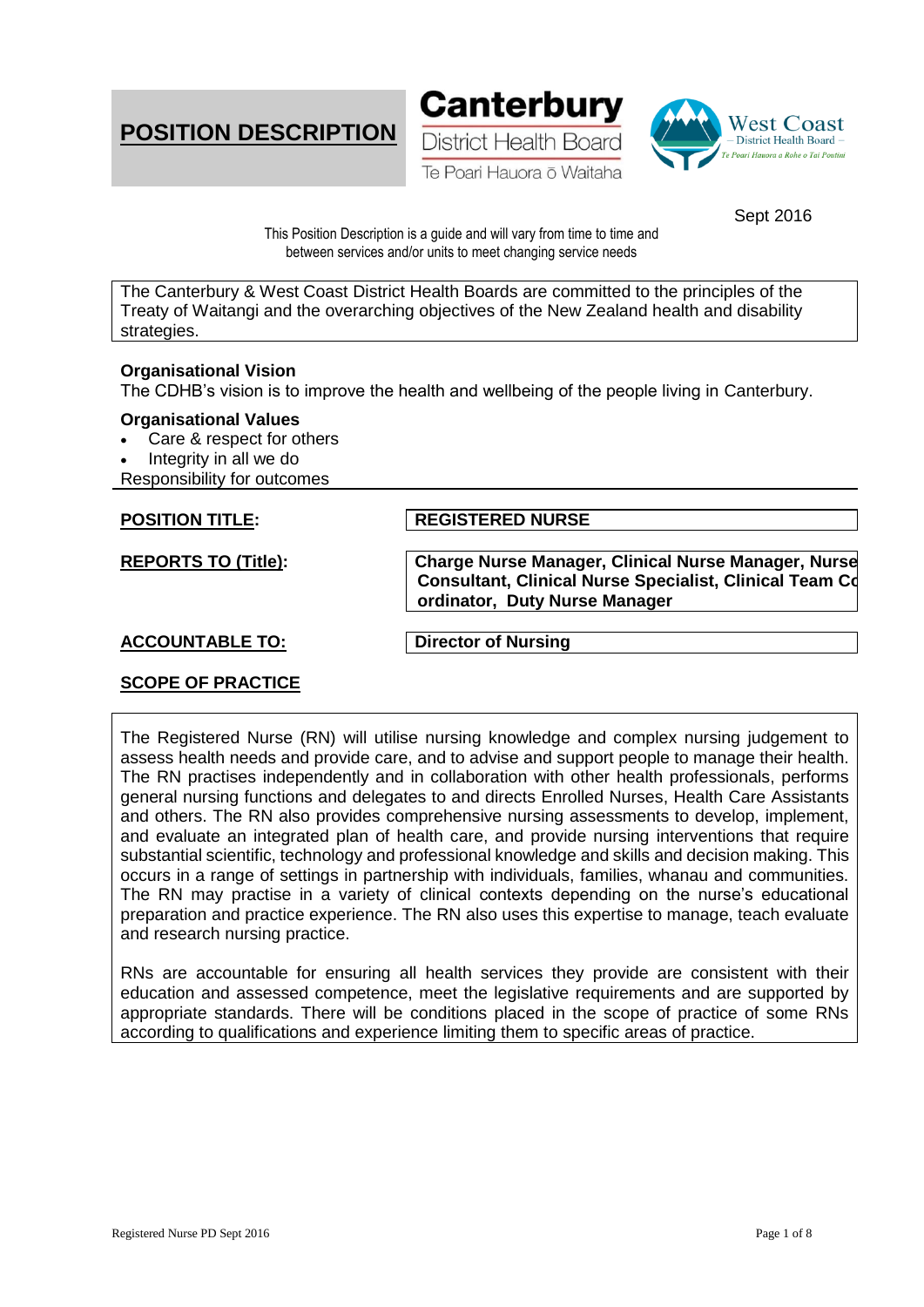# **FUNCTIONAL RELATIONSHIPS:**

### **INTERNALLY:**

Director of Nursing (or division equivalent), Nursing Director (or division equivalent) Charge Nurse Manager, Service Manager Clinical Nurse Educator Clinical Nurse Specialist/ Registered Nurses/ Enrolled Nurses /Hospital Aids Duty Nurse Managers / Clinical Team Co-ordinators Members of interdisciplinary team and other health professionals within ward/department.

#### **EXTERNALLY:**

Other Health Care Providers

# **SUPERVISES:**

Enrolled Nurses, RNs, Nursing students, Hospital Aides and other auxiliary staff, as appropriate

### **KEY PERFORMANCE OBJECTIVES:**

| <b>Task</b>                   | To demonstrate professional responsibility, complying with DHB vision,<br>purpose, values, policies and procedures.                                                                                                                          |
|-------------------------------|----------------------------------------------------------------------------------------------------------------------------------------------------------------------------------------------------------------------------------------------|
| <b>Expected Result</b>        | Accepts responsibility for ensuring that his/her nursing practice and<br>conduct meet the standards of the professional, ethical and relevant<br>legislated requirements                                                                     |
|                               | Demonstrates the ability to apply the principles of the Treaty of Waitangi<br>$\bullet$<br>to nursing practice                                                                                                                               |
|                               | Demonstrates accountability for directing, monitoring and evaluating<br>$\bullet$<br>nursing care that is provided by enrolled nurses and others, and utilises<br>more experienced RNs to assist with problem solving and setting priorities |
|                               | Promotes an environment that enables patient safety, independence,<br>$\bullet$<br>quality of life and health                                                                                                                                |
|                               | Practices nursing in a manner that the patient determines as being<br>$\bullet$<br>culturally safe                                                                                                                                           |
|                               | Reads and adheres to DHB vision, values, policies and procedures<br>$\bullet$                                                                                                                                                                |
|                               | Represents the organisation and the nursing profession in a committed<br>$\bullet$<br>manner, projecting a professional image of nursing                                                                                                     |
|                               |                                                                                                                                                                                                                                              |
| Task                          | To demonstrate professional accountability in the management of<br>nursing care embodying the Code of Health & Disability Services<br><b>Consumers Rights.</b>                                                                               |
| <b>Expected Result</b>        | Provides planned nursing care to achieve identified outcomes<br>$\bullet$                                                                                                                                                                    |
|                               | Undertakes a comprehensive and accurate nursing assessment of<br>$\bullet$<br>patients in a variety of settings                                                                                                                              |
|                               | Ensures documentation is accurate and maintains confidentiality of<br>$\bullet$<br>information                                                                                                                                               |
|                               | Ensures the patient has adequate explanation of the effects,<br>consequences and alternatives of proposed treatment options                                                                                                                  |
| Registered Nurse PD Sept 2016 | Page 2 of 8                                                                                                                                                                                                                                  |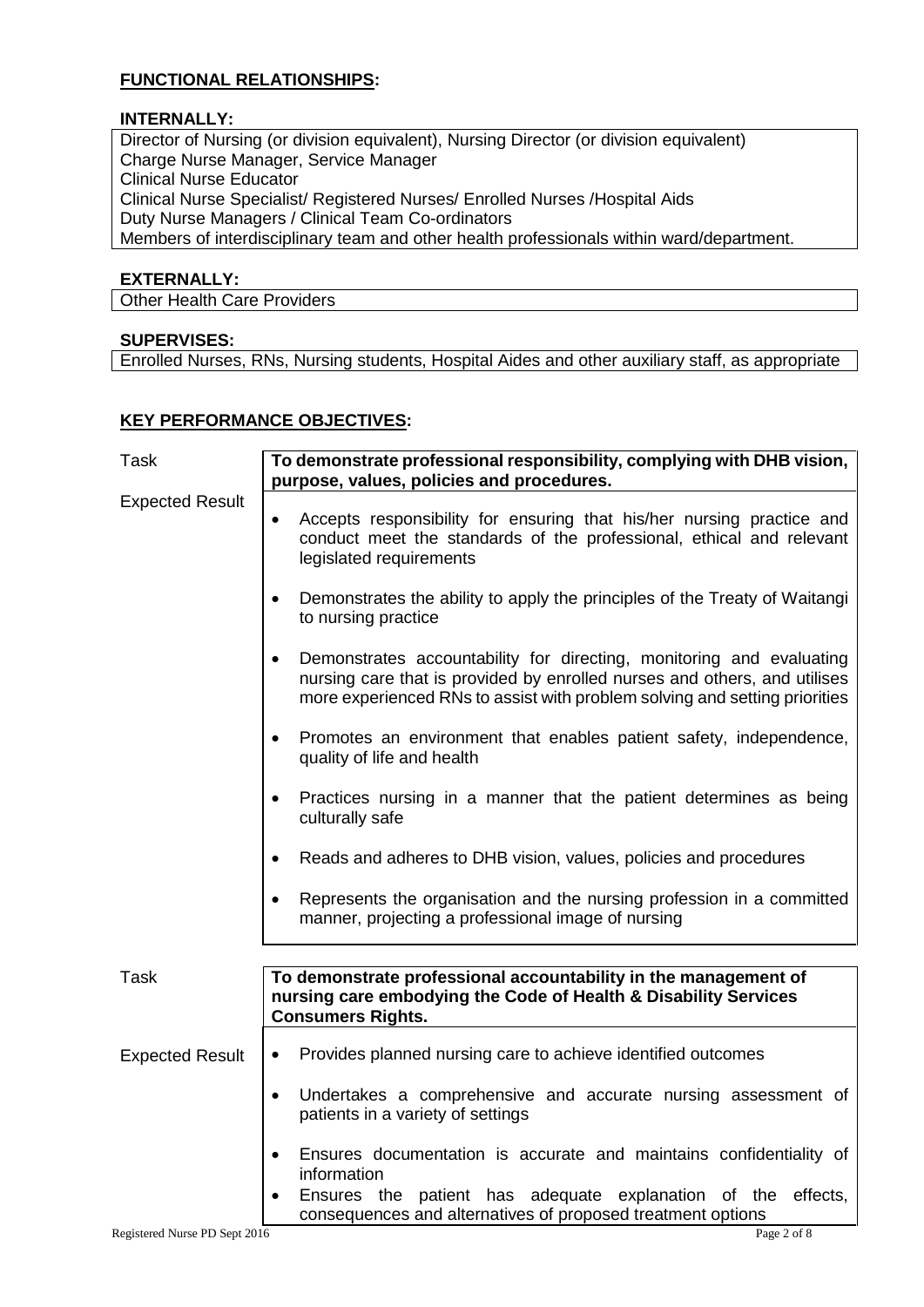- Acts appropriately to protect oneself and others when faced with unexpected patient responses, confrontation, personal threat or other crisis situations
- Evaluates patient's progress toward expected outcomes in partnership with patients
- Validates and documents decision-making and outcomes based on nursing knowledge and clinical experience
- Recognises early and subtle changes in the patient's health status and/or circumstances and intervene appropriately
- Acknowledges own limitations of knowledge in complex situations and utilises appropriate resource people when necessary
- Provides health education appropriate to the needs of the patient within a nursing framework
- Teaches patients and family groups effectively by assessing learning readiness; providing teaching; evaluating knowledge and lifestyle changes and maximising opportunities for patient learning and independence
- Reflects upon, and evaluates with peers and experienced nurses, the effectiveness of nursing care
- Maintains professional development
- Continues to advance clinical knowledge and skills through self-learning, ward teachings, in-service education and external programmes as approved by his/her line manager
- Participates in teaching others, including students of nursing

| Task                   | To demonstrate effective interpersonal relationship skills                                                   |
|------------------------|--------------------------------------------------------------------------------------------------------------|
| <b>Expected Result</b> | Establishes, maintains and concludes therapeutic<br>interpersonal<br>$\bullet$<br>relationships with patient |
|                        | Practises nursing in a negotiated partnership with the patient where and<br>when possible                    |
|                        | Communicates effectively with patients and members of the health care<br>team                                |
|                        | Maintains privacy and confidentiality at all times.                                                          |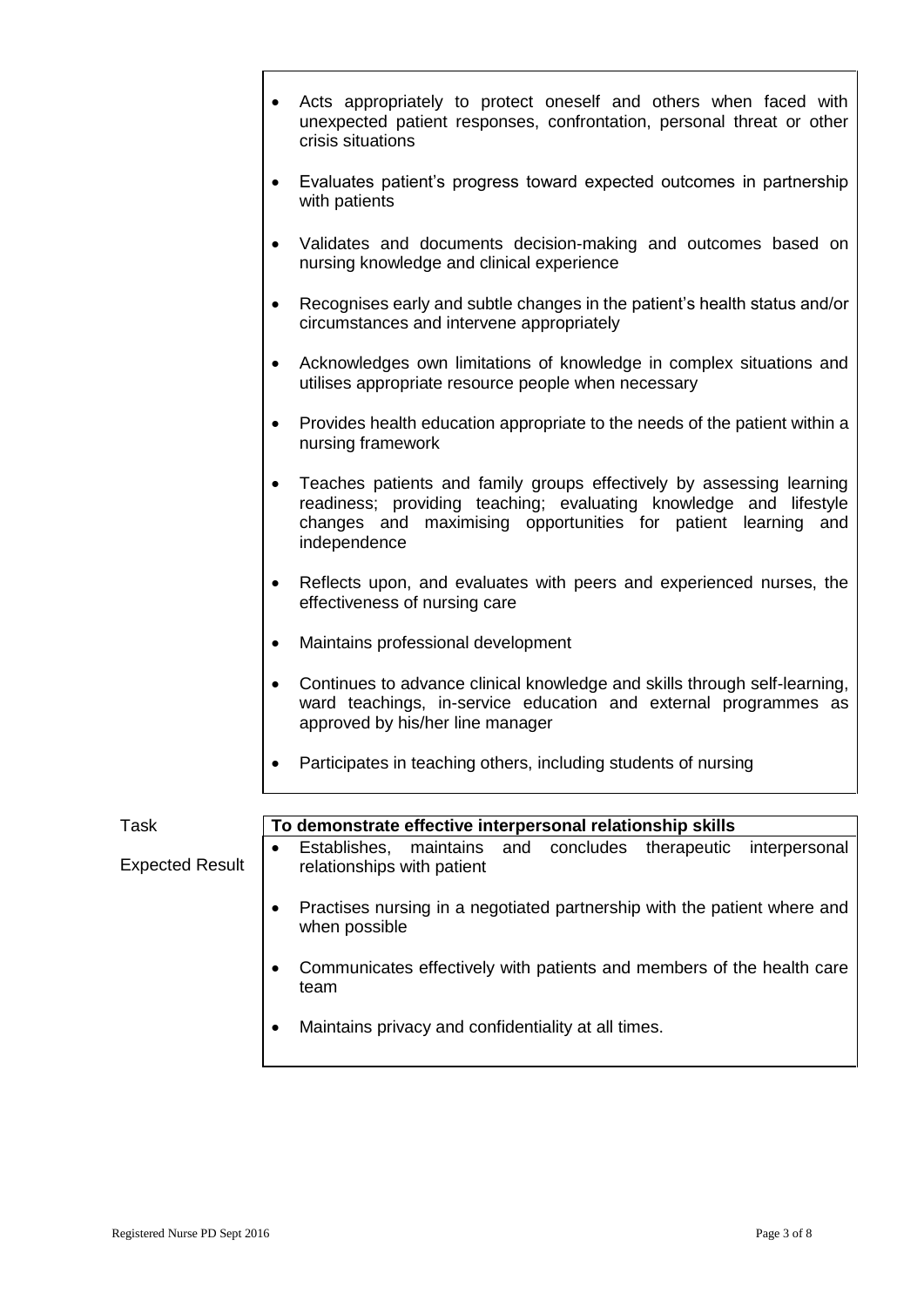| Task                   | To participate in inter-professional health care and quality<br>improvement                                                                                                                                                                   |
|------------------------|-----------------------------------------------------------------------------------------------------------------------------------------------------------------------------------------------------------------------------------------------|
| <b>Expected Result</b> | Collaborates and participates with colleagues and members of the health<br>$\bullet$<br>care team to facilitate and co-ordinate care                                                                                                          |
|                        | Recognises and values the roles and skills of all members of the health<br>care team in the delivery of care                                                                                                                                  |
|                        | Initiates referrals to other members of the health care team in a timely<br>$\bullet$<br>manner                                                                                                                                               |
|                        | Consistently participates and where appropriate co-ordinates<br>multi-<br>$\bullet$<br>disciplinary team meetings and family conferences, representing the<br>nursing perspective of patient needs, and enacting<br>outcomes<br>appropriately |
|                        | Participates in activities which monitor/audit delivery of quality patient care<br>$\bullet$<br>e.g. certification processes, and current or retrospective nursing audits                                                                     |
|                        | May be the ward/department representative on professional nursing<br>and/or other committees                                                                                                                                                  |
|                        | Shares specialist knowledge and networks with nursing colleagues within<br>٠<br>and external to DHB                                                                                                                                           |
|                        | When required, assists in formulating and reviewing nursing standards,<br>$\bullet$<br>procedures and guidelines                                                                                                                              |
|                        | Develops and/or participates in activities which monitor and audit nursing<br>$\bullet$<br>practice and quality patient health outcomes                                                                                                       |
| <b>Task</b>            | To contribute to the administration of the workplace, working<br>effectively within the nursing team and acting as a professional role<br>model.                                                                                              |
| <b>Expected Result</b> | Contributes to the smooth running of the ward/unit through participation<br>$\bullet$<br>in administrative tasks, which support patient care activities                                                                                       |
|                        | Provides leadership within the unit and co-ordinates patient care as<br>required                                                                                                                                                              |
|                        | Assists the Charge Nurse Manager/Nursing Line Manager through<br>٠<br>performance reviews of junior nursing staff as directed                                                                                                                 |
|                        | Assists the Charge Nurse Manager/Nursing Line Manager with<br>$\bullet$<br>recruitment of nursing staff to the area as directed                                                                                                               |
|                        | Demonstrates awareness of factors, which impact on patient care in<br>$\bullet$<br>her/his clinical setting, e.g. relationships with other providers                                                                                          |
|                        | Prioritises own workload to enable support, assistance and supervision<br>$\bullet$<br>for other nurses when necessary<br>Uses stock in a cost-effective manner within budget constraints<br>$\bullet$                                        |
|                        | Participates in ward meetings and ward decision making                                                                                                                                                                                        |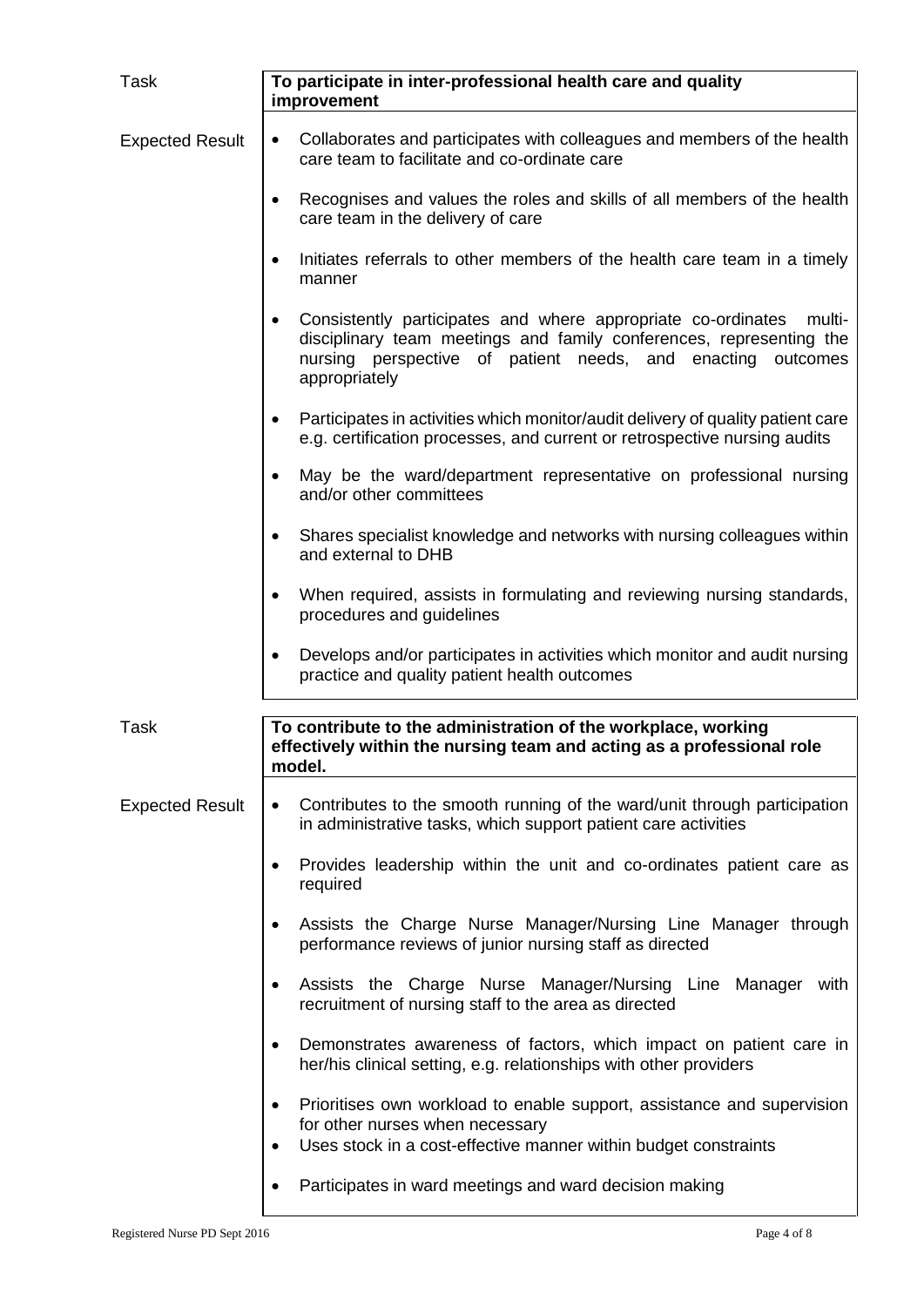|                        | Use appropriate channels of communication                                                                                                                                                                                      |
|------------------------|--------------------------------------------------------------------------------------------------------------------------------------------------------------------------------------------------------------------------------|
|                        | Acts as a preceptor in the orientation of new staff and nursing students                                                                                                                                                       |
|                        | Teaches nurses, nursing students and other staff clinical procedures<br>following DHB Policy and Procedure, in conjunction with more<br>experienced RNs and the Clinical Nurse Educator or Clinical Nurse<br><b>Specialist</b> |
|                        | Assists in compiling resource material for educational purposes at unit,<br>$\bullet$<br>cluster and organisational level                                                                                                      |
|                        | Makes case study presentations to his/her peers at unit and cluster level<br>$\bullet$                                                                                                                                         |
|                        | Participates in in-service education and post-registration education as<br>$\bullet$<br>approved/requested by the nursing line manager                                                                                         |
|                        | Acts as a resource for area specific responsibilities e.g. CPR Instructor,<br>$\bullet$<br>IV Assessor or other area of designated responsibility or expertise                                                                 |
|                        | Has a knowledge of ethical principles and assists others in resolution of<br>$\bullet$<br>potential dilemmas, utilising appropriate resource people where<br>necessary                                                         |
|                        |                                                                                                                                                                                                                                |
| <b>Task</b>            | To participate in the annual performance review process in<br>conjunction with the Charge Nurse Manager (or nominated appraiser).                                                                                              |
| <b>Expected Result</b> | Prepares for and participates in her/his annual performance review<br>$\bullet$                                                                                                                                                |
|                        | Identifies and documents professional goals in conjunction with her/his<br>$\bullet$<br>line manager                                                                                                                           |
|                        | Maintains a professional nursing portfolio<br>$\bullet$                                                                                                                                                                        |
|                        | Presents annual practising certificate in a timely manner<br>$\bullet$                                                                                                                                                         |
|                        |                                                                                                                                                                                                                                |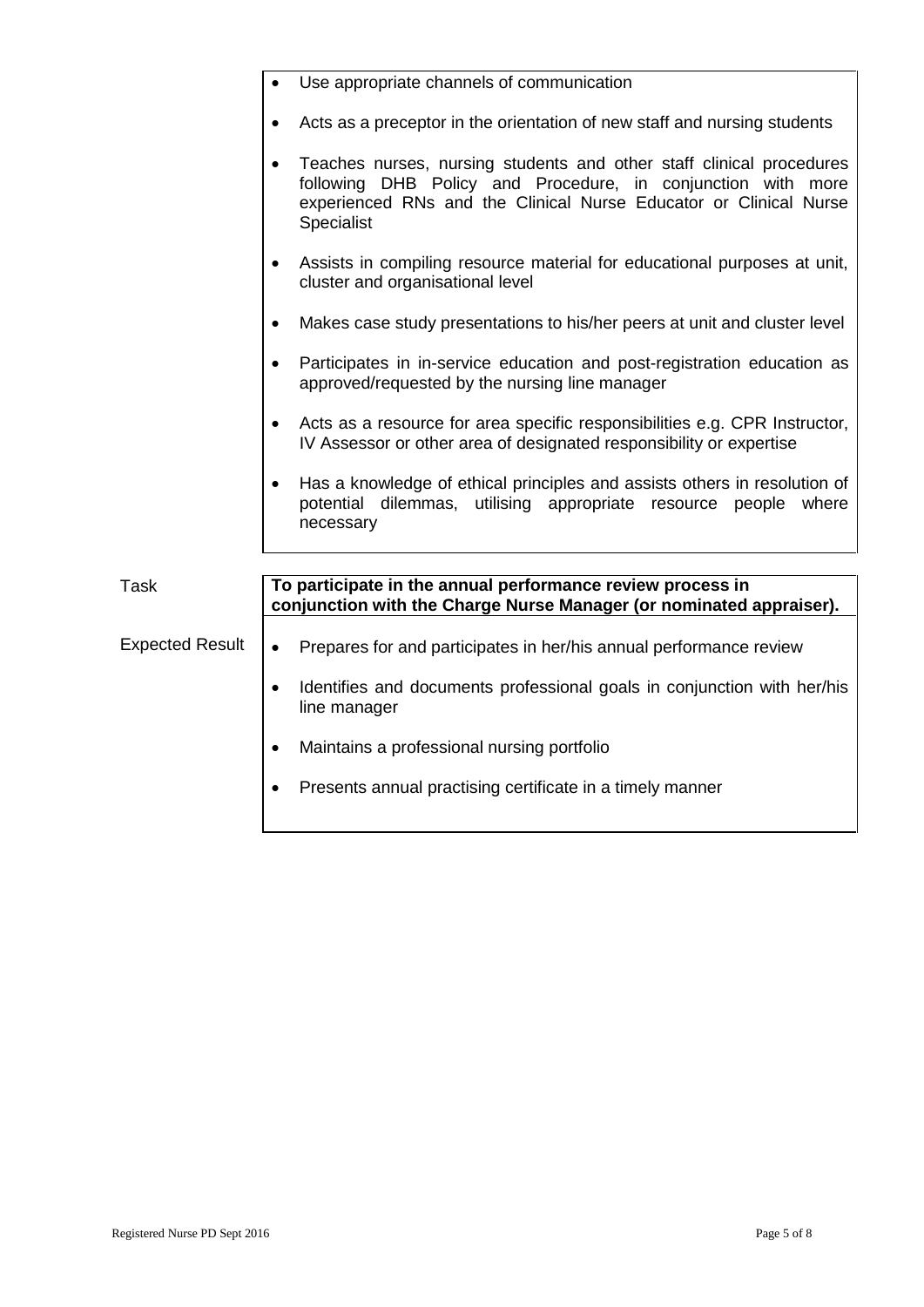| Task                   | To implement emergency procedures and maintain a safe and secure<br>environment by following relevant District Health Board policies,<br>protocols and standards. |
|------------------------|-------------------------------------------------------------------------------------------------------------------------------------------------------------------|
| <b>Expected Result</b> | This includes but is not limited to:                                                                                                                              |
|                        | Demonstrates competence in emergency procedures, e.g. fire, and CPR                                                                                               |
|                        | Promptly initiates first aid/emergency actions and summons emergency<br>response personnel and provides further emergency assistance                              |
|                        | Completes Fire, IV and CPR training and updates regularly as required<br>by DHB's policies and procedures                                                         |
|                        | Identifies, takes appropriate action and promptly reports clinical,<br>Occupational Safety & Health and security incidents                                        |
|                        | Assists in the maintenance of ward equipment and where necessary,<br>$\bullet$<br>promptly reports unsafe or malfunctioning equipment                             |
|                        | Maintains standards for safety, hygiene and medico-legal requirements                                                                                             |

# **LIMITATIONS OF AUTHORITY:**

Matters which must be referred to the Director of Nursing/Nursing Director/Charge Nurse Manager (or division equivalent):

- Security breaches and quality standard failures.
- Any matters which are not clearly identified or do not comply with the DHB's adopted policies or procedures.

# **PERSON SPECIFICATION GUIDE:**

**The person must:**

- Demonstrate professional accountability within scope of practice
- Have a commitment to ongoing development of nursing skills and in-service education.
- Have appropriate communication skills.
- Have the ability to work as part of a team.
- Adhere to the DHB's policies and procedures.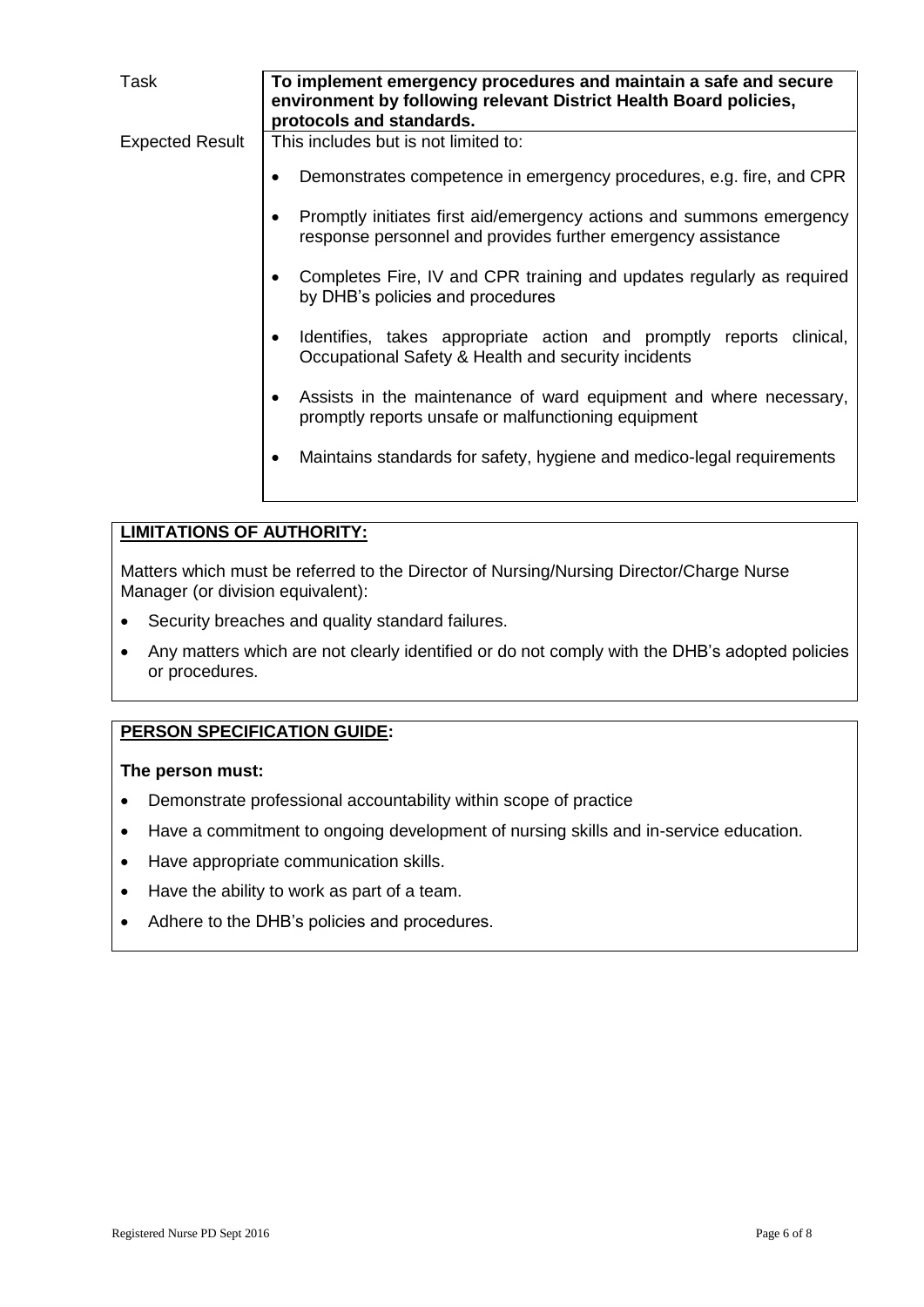# **HEALTH & SAFETY:**

Managers are to take all practicable steps to ensure the health and safety of employees at work and maintain knowledge of CDHB health and safety systems and policies.

This will be achieved by ensuring:

- Health and safety programmes are sustained by allocating sufficient resources for health and safety to function effectively. This includes regular liaison with the Health and Safety Advisor.
- Employee participation is encouraged and supported in processes for improving health and safety in the workplace and by employee attendance at health and safety meetings.
- A system is in place for identifying and regularly assessing hazards in the workplace and controlling significant hazards.
- All employees are provided with information about the hazards and controls that they will encounter at work.
- Regular workplace audits are carried out.
- All employees receive and have signed off an induction to their workplace and to health and safety policies and procedures.
- All employees receive relevant information and training on health and safety including emergency procedures relevant to their area of work and the appropriate use of personal protective equipment they may need to use.
- All accidents and injuries are accurately reported, investigated and documentation is forwarded on to the Health and Safety Advisor within agreed timeframes.
- Support and participation occurs in employee's rehabilitation for an early and durable return to work following injury or illness.

# **QUALITY:**

Every staff member within the DHB, is responsible for ensuring a quality service is provided in their area of expertise. All staff are to be involved in quality activities and should identify areas of improvement. All staff are to be familiar with and apply the appropriate organisational and divisional policies and procedures.

### **QUALIFICATIONS & EXPERIENCE:**

**Essential** 

- Be registered with the Nursing Council of New Zealand as a Registered Nurse
- Have completed a graduate nurse programme or return to nursing programme (other recognition of entry to practice experience must be approved by the Director of Nursing (or division equivalent))
- Hold a current Nursing Council of New Zealand annual practising certificate